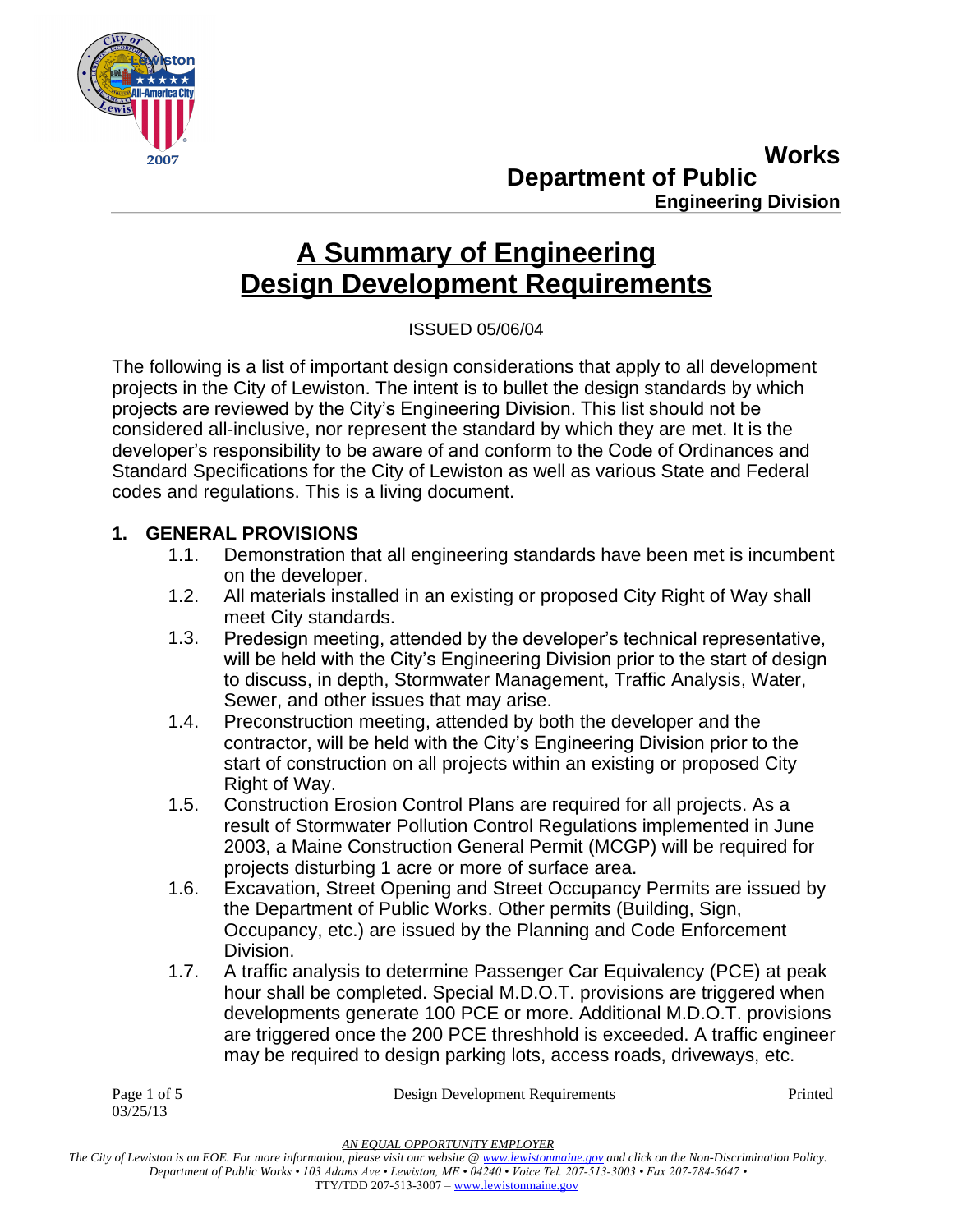- 1.8. The City has the right to hire consultants, at the applicant's expense, to review submittals.
- 1.9. Easements for access and maintenance of Municipal Infrastructure (water, sewer, storm etc.) shall be provided to the City. The width of the easement will be based on type of system.

## **2. Storm Water Management**

- 2.1. Street & Site Issues
	- 2.1.1. A Storm Water Management plan, designed by a professional engineer, is required for all projects unless project is deemed by the City's Engineering Division to have a negligible impact on abutters and/or City systems.
	- 2.1.2. Design storm frequencies are 2, 10 and 25 year, except where the receiving waters were designed for certain design storm. Examples of such receiving waters are Stetson Brook, Jepson Brook, Hart Brook and Androscoggin River and include developments at the Fairgrounds and South Park business parks.
	- 2.1.3. Post development peak flows off the property must be less than or equal to predevelopment peak flows. An increase in storm water runoff may be allowed, on a case by case basis, in areas where the runoff is conveyed directly to the Androscoggin River or other tributary system, at the discretion of the City Engineer.
	- 2.1.4. Additional storm flows are not permitted in Combined Sewer Overflow (CSO) areas.
	- 2.1.5. "Maine Erosion and Sediment Control Handbook for Construction: Best Management Practices (BMP's) latest revision, shall be used to prevent erosion and storm water pollution during and after construction.
	- 2.1.6. Upstream flows shall be included in the Storm Water Management Plan.
	- 2.1.7. The developer shall demonstrate that storm water receiving systems, be they storm drains or roadside ditches, are capable of accepting any increase in flow.
	- 2.1.8. Street underdrains are required for new streets. When storm or underdrains are installed, storm water services shall be installed to the property line for each lot. As built GPS coordinates shall be provided for each service at its intersection with the property line.
- 2.2. Site Issues
	- 2.2.1. Redevelopment of existing sites where storm water is conveyed into a sanitary sewer must be separated.
	- 2.2.2. Runoff shall not be discharged directly onto a City street.
	- 2.2.3. Runoff from roof drains and building perimeter drains are considered storm water.
	- 2.2.4. Development meeting any of the following criteria is required to

03/25/13

Page 2 of 5 **Design Development Requirements** Printed

*AN EQUAL OPPORTUNITY EMPLOYER*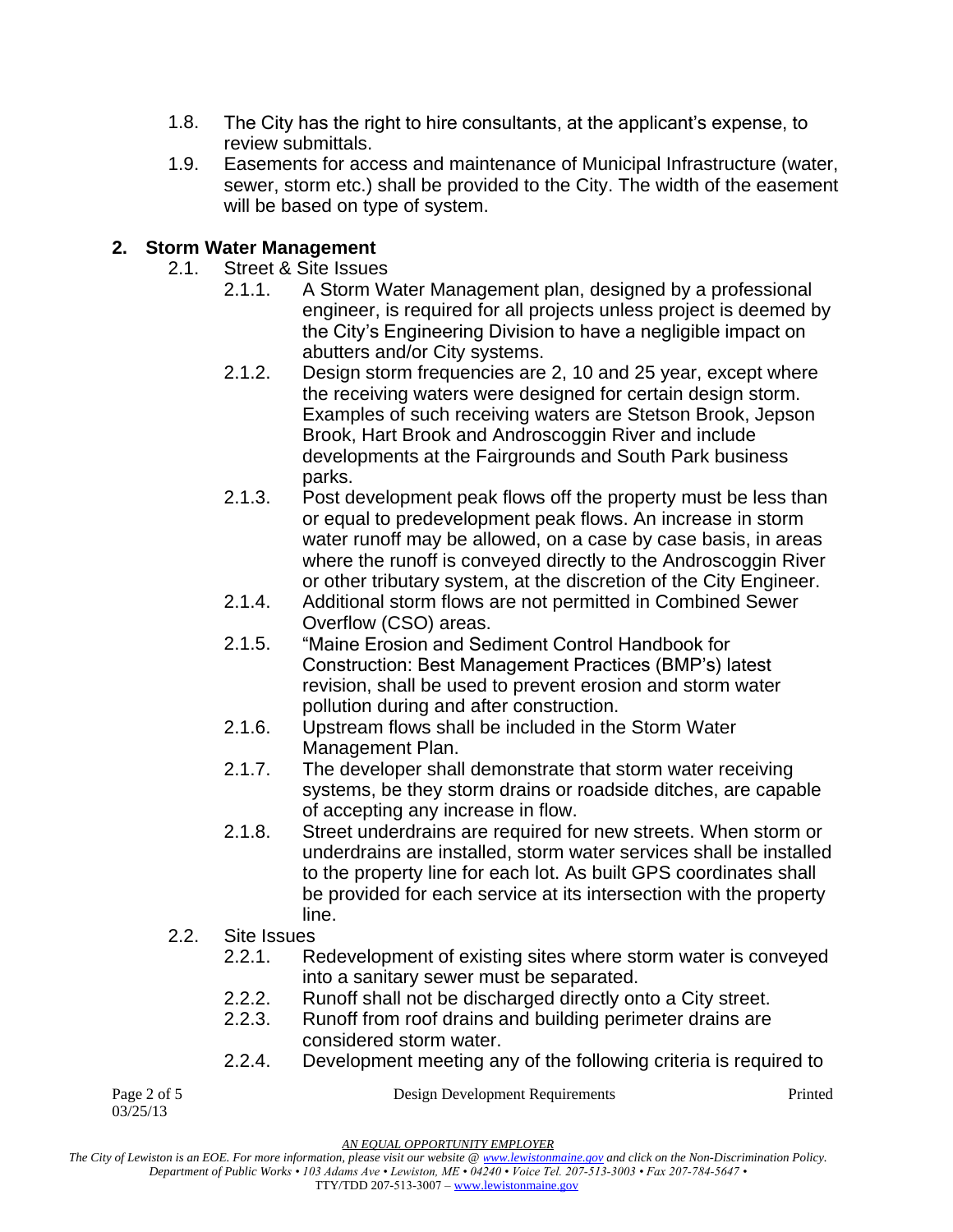meet Stormwater Quality Standards:

- 20,000 sq. ft. or more of impervious area
- Located in direct watershed of No Name Pond
- 1 ac or more of impervious area or 5 ac or more of disturbed area that discharge directly 10+ ac wetlands listed on the City of Lewiston Fresh-Water Wetland Maps prepared by the MDEP. Refer to MDEP stormwater regulations.

#### **3. Sanitary Sewer**

- 3.1. New and Existing Sites
	- 3.1.1. Determine whether the site will utilize public or private disposal?
	- 3.1.2. Determine volume/flow that will be generated.
	- 3.1.3. Size disposal or conveying system to meet engineering or code requirements,
	- 3.1.4. Sewer service is privately owned to the public sewer main or manhole.
	- 3.1.5. Impact fees are assessed for sanitary sewer connections.
- 3.2. Existing Streets
	- 3.2.1. Existing streets without sewer service are subject to the Sewer Extension Policy, proposed streets and developments are not.
	- 3.2.2. Onsite disposal is not allowed if a City sewer main is within 100 feet of the property line.
- 3.3. New Streets
	- 3.3.1. The new sewer main shall service all lots.
	- 3.3.2. Determine the capacity of the receiving system to handle additional flow.
	- 3.3.3. Sewer services shall be installed to the property line for each lot by the developer. As built GPS coordinates shall be provided for each service at its intersection with the property line.

#### **4. Water Main**

03/25/13

- 4.1. Site Issues
	- 4.1.1. Determine fire protection requirements.
	- 4.1.2. Determine domestic service requirements.
	- 4.1.3. All water service connections are metered and a usage fee is assessed.
- 4.2. Street Issues
	- 4.2.1. Installations of new water mains (8" min.) are subject to PUC Water Main Extension Rules.
	- 4.2.2. Size and configuration need to be determined.
	- 4.2.3. All water main materials in the City's ROW shall be in accordance with City standards and are purchased from the City.
	- 4.2.4. The street configuration should limit dead end water mains.
	- 4.2.5. Dead end water mains, if necessary, shall extend to the centerline of the last lot or 40' past the last service, whichever is further.

Page 3 of 5 **Design Development Requirements** Printed

*AN EQUAL OPPORTUNITY EMPLOYER*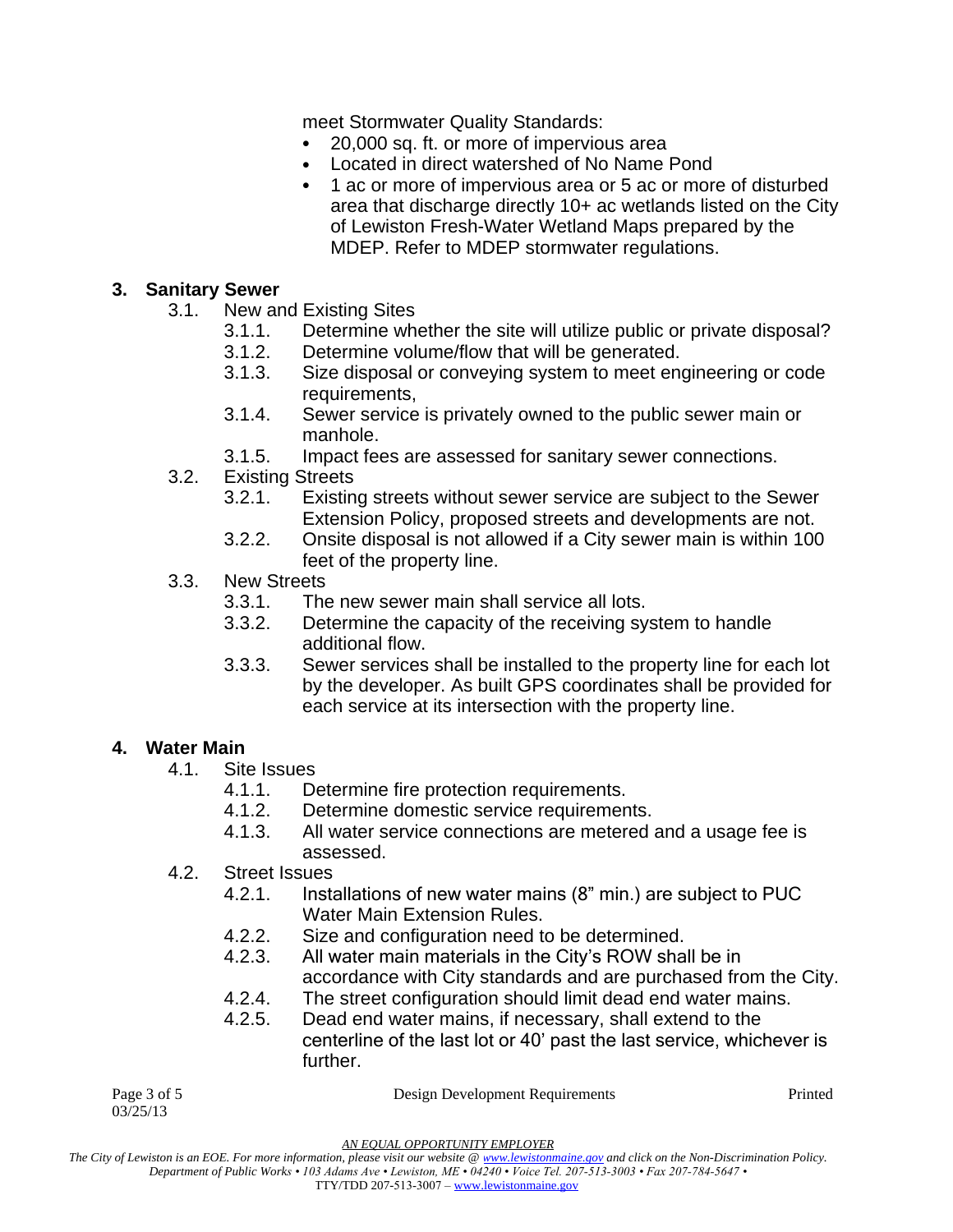- 4.2.6. All lots shall be serviced to the property line. All water services are the property of the City from main to the property line. As built GPS coordinates shall be provided for each service at its intersection with the property line.
- 4.2.7. Services shall be perpendicular to the main and intersect the center of the lot.

## **5. Streets**

- 5.1. Street sections shall be designed and detailed in accordance with City Ordinances and standards.
- 5.2. In addition to the preconstruction meeting, a prepaving meeting shall be held with the City's Engineering Division prior to the start of any paving operations.
- 5.3. Inspections and Materials Testing Requirements
	- 5.3.1. Subgrade materials shall meet City specifications for gradation prior to placement.
	- 5.3.2. Subgrade materials shall meet City specifications for density prior to any paving operations.
	- 5.3.3. Only DOT approved pavement mixes will be allowed.
	- 5.3.4. Each layer of pavement shall have cores cut in order to measure thickness and test density, unless a densometer is used.
	- 5.3.5. Manholes and catch basins shall meet City standards.
	- 5.3.6. Underground utilities and piping shall meet City and/or utility company standards.
- 5.4. The developer shall pay the City's Highway Division for the cost of furnishing and installing street signs.
- 5.5. Street Acceptance Requirements
	- 5.5.1. The City is petitioned to accept the street thru a letter to the Department of Public Works Director.
	- 5.5.2. The City's Engineering Division conducts a final inspection.
	- 5.5.3. As built drawings of the street are provided to the City Engineer.
	- 5.5.4. The City determines that all conditions and standards have been met.
	- 5.5.5. Easements and Covenants for maintenance of public infrastructure and utilities located on private property are reviewed and accepted by the City Engineer.
	- 5.5.6. Individual legal descriptions of street/streets is/are reviewed and accepted by the City Engineer.
	- 5.5.7. Individual Quit claim deed/deeds conveying the street/streets to the City is/are reviewed by the City Engineer.
	- 5.5.8. The City Clerk carries out the remaining activities.

## **6. Final Documents and files for Engineering Division records.**

- 6.1. One hard copy of approved street and/or site plans from Planning and Code Enforcement Department.
- 6.2. As Built digital version of Site and/or Subdivision Plans delivered on

03/25/13

Page 4 of 5 Design Development Requirements Printed

*AN EQUAL OPPORTUNITY EMPLOYER*